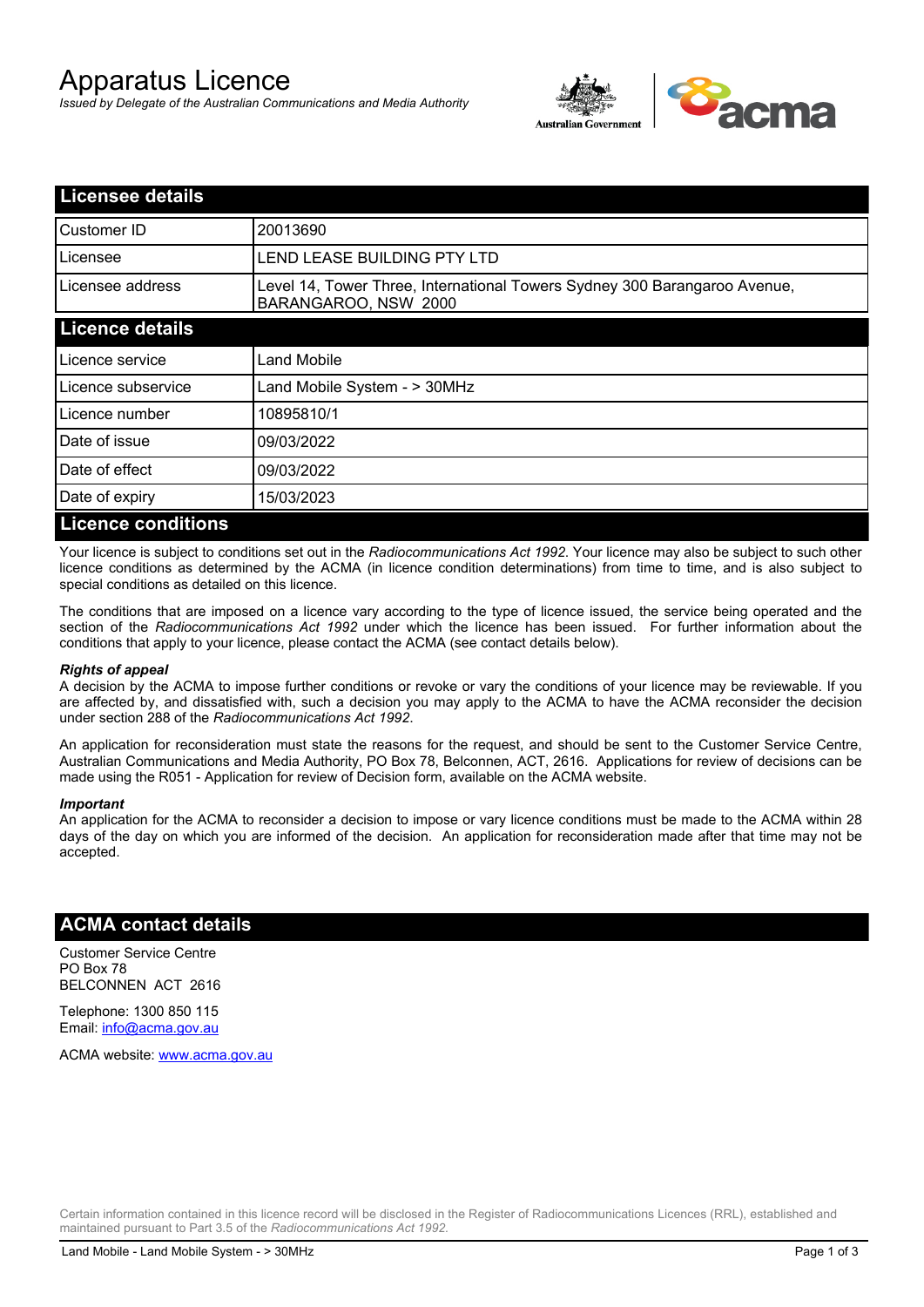# **Advisory Notes applying to licence no.: 10895810/1**

Conditions applicable to the operation of Land Mobile System station(s) authorised under this licence can be found in the Radiocommunications Licence Conditions (Apparatus Licence) Determination and the Radiocommunications Licence Conditions (Land Mobile Licence) Determination. Copies of these determinations are available from the ACMA and from the ACMA home page (www.acma.gov.au).